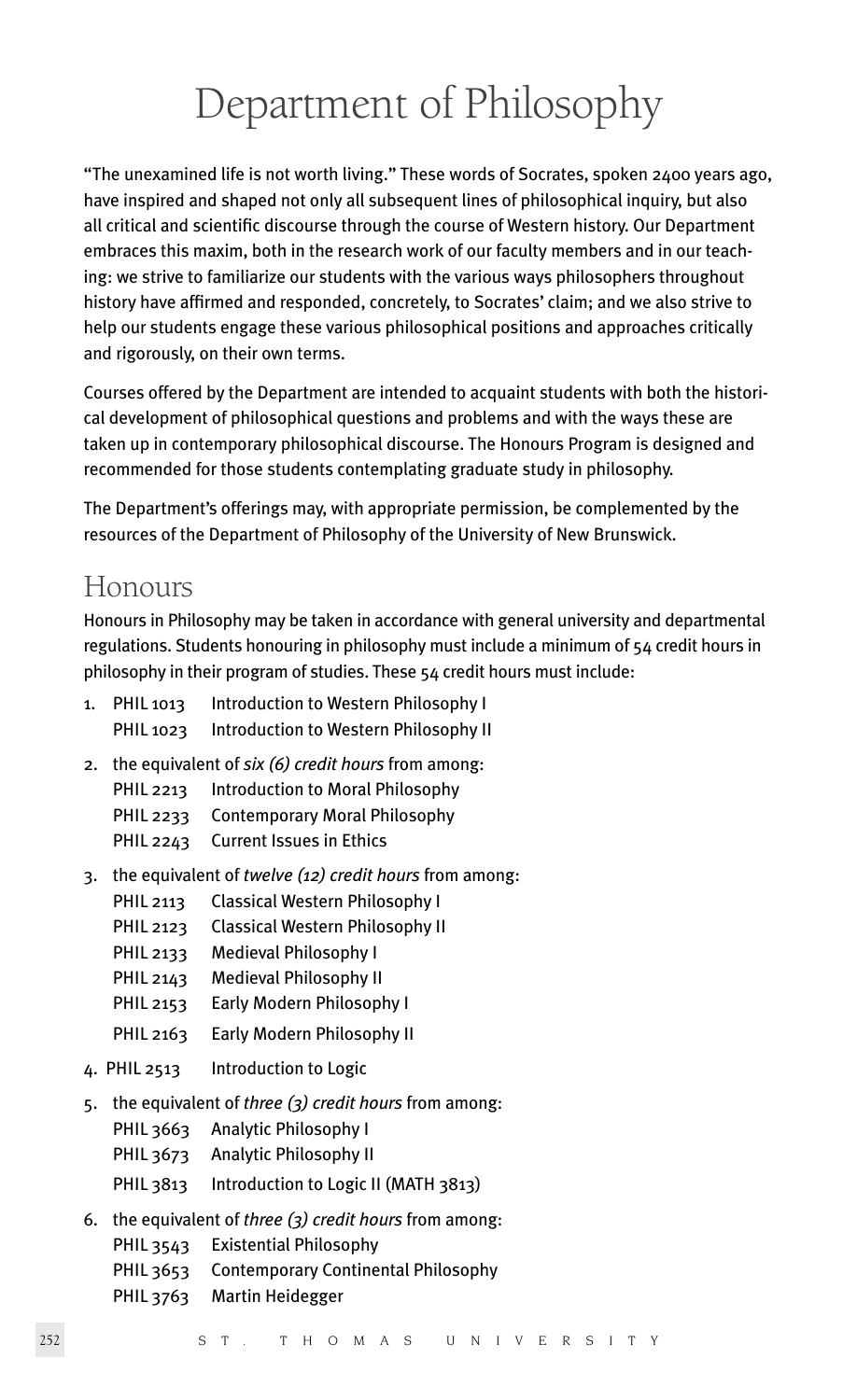7. *six (6) credit hours* from between: PHIL 4886 Honours Seminar PHIL 4996 Honours Thesis

## Major

Students majoring in philosophy must include a minimum of 36 credit hours in philosophy in their program of studies. These 36 credit hours must include:

- 1. PHIL 1013 Introduction to Western Philosophy I PHIL 1023 Introduction to Western Philosophy II
- 2. the equivalent of *six (6) credit hours* from among: PHIL 2213 Introduction to Moral Philosophy PHIL 2233 Contemporary Moral Philosophy PHIL 2243 Current Issues in Ethics
- 3. the equivalent of *twelve (12) credit hours* from among:
	- PHIL 2113 Classical Western Philosophy I
	- PHIL 2123 Classical Western Philosophy II
	- PHIL 2133 Medieval Philosophy I
	- PHIL 2143 Medieval Philosophy II
	- PHIL 2153 Early Modern Philosophy I
	- PHIL 2163 Early Modern Philosophy II
- 4. PHIL 2513 Introduction to Logic
- 5. the equivalent of *three (3) credit hours* from among:
	- PHIL 3663 Analytic Philosophy I
	- PHIL 3673 Analytic Philosophy II
	- PHIL 3813 Introduction to Logic II (MATH 3813)
- 6. the equivalent of *three (3) credit hours* from among:
	- PHIL 3543 Existential Philosophy
	- PHIL 3653 Contemporary Continental Philosophy
	- PHIL 3763 Martin Heidegger

Any *18 credit hours* in philosophy suffice to constitute a Minor in Philosophy.

Each student honouring or majoring in philosophy is required to choose a member of the Department as program Adviser.

The Department's course offerings are listed according to areas within the discipline as follows:

- I. Introductory Courses
- II. History of Philosophy
- III. Moral Philosophy
- IV. Legal and Political Philosophy
- V. Themes and Authors
- VI. Tutorials and Independent Studies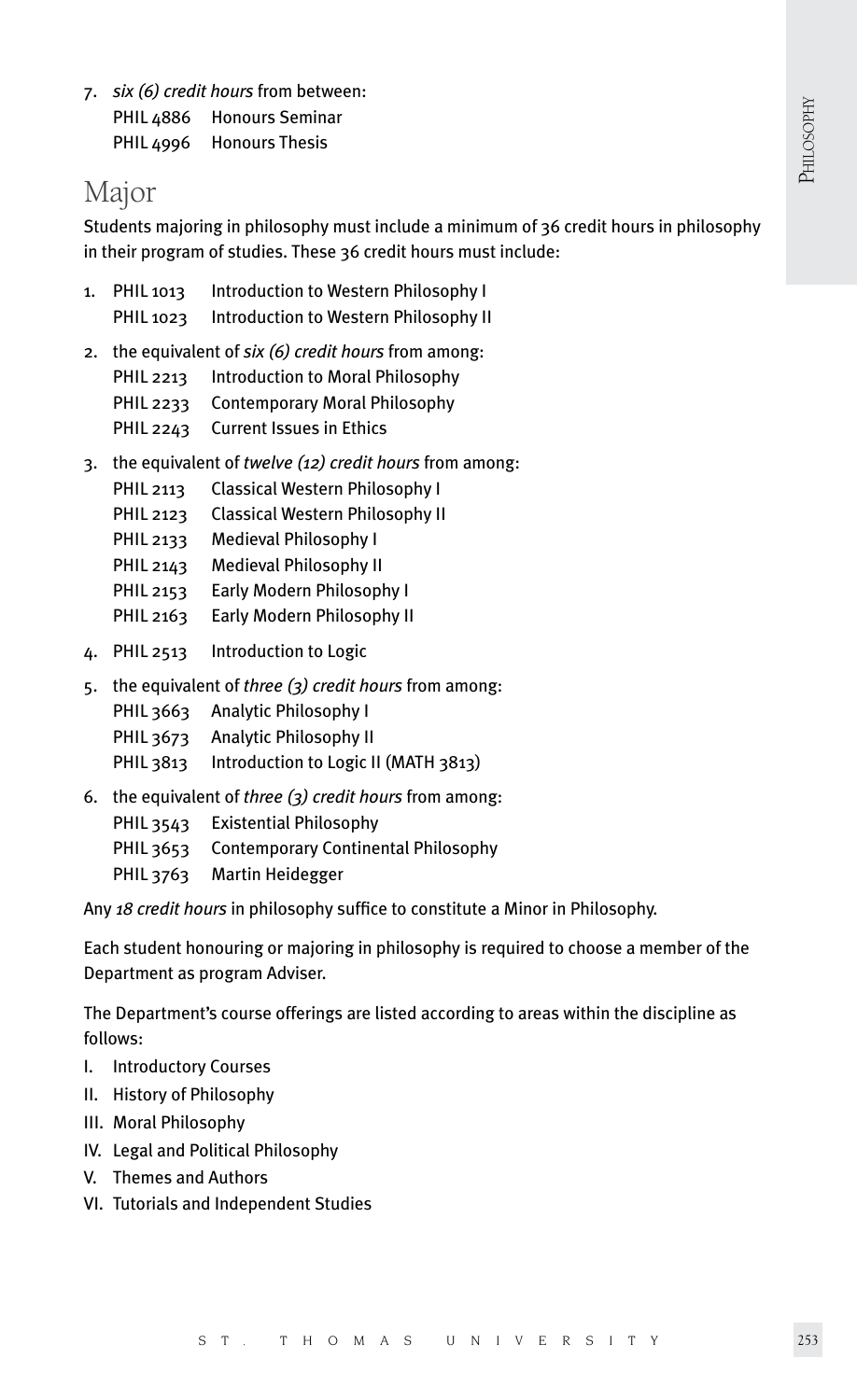## I. Introductory Courses

#### **PHIL-1006. Introduction to Philosophy**

An introduction, through lecture, reading of original sources, and discussion, to the origins and development of Western philosophy. The first part of the course studies this tradition from its beginnings in ancient Greece through the Christian Middle Ages. Authors read include Plato, Aristotle, St. Augustine, and St. Thomas Aquinas. Themes include the nature of reality; the nature of human being and human knowledge; moral and political philosophy; the existence and nature of God. The latter part of the course continues the survey of developments in Western philosophy, from the early modern period to contemporary discussion. The focus is on rationalism, empiricism, idealism, and the reactions these provoked.

#### **PHIL-1013. Introduction to Western Philosophy I**

An introduction, through lecture, reading of original sources, and discussion, to the origins and development of Western philosophy from its beginnings in ancient Greece through the Middle Ages. Authors read include Plato, Aristotle, Augustine, and Aquinas. Themes: the nature of reality; the nature of human being and human knowledge; moral and political philosophy; the existence and nature of God.

#### **PHIL-1023. Introduction to Western Philosophy II**

A continuation of the survey of developments in Western philosophy, through lecture, reading of original sources, and discussion, from the early modern period to contemporary discussion. Focus: rationalism, empiricism, idealism, and the reactions these provoked. Prerequisite: PHIL 1013, or permission of the instructor.

## II. History of Philosophy

#### **PHIL-2113. Classical Western Philosophy I**

A lecture course concentrating on Classical Greek philosophy, from its origins in the earliest Ionian cosmologists up to the Sophists, Socrates, and Plato. Thematic focus: the nature of nature, the nature of knowledge, the nature of being, the nature of the human being, as well as moral, social, and political philosophy. Prerequisites: PHIL 1013 and 1023, or permission of the instructor.

#### **PHIL-2123. Classical Western Philosophy II**

A lecture course covering the history of Greek philosophy from Aristotle, through the Epicurean and Stoic schools, up to Plotinus. The course also includes a treatment of some of the great Roman philosophers. Prerequisites: PHIL 1013 and 1023, or permission of the instructor.

#### **PHIL-2133. Medieval Philosophy I**

A lecture course covering Medieval philosophy from its earliest origins, culminating in the Platonism of Augustine, Boethius, John Scotus Eriugena, and Anselm. Prerequisites: PHIL 1013 and PHIL 1023, or permission of the instructor.

#### **PHIL-2143. Medieval Philosophy II**

A lecture course covering the Medieval philosophy of the 13th century (especially St. Thomas Aquinas), the collapse of the Thomistic synthesis in fourteenth century philosophy, and the beginning of the Modern outlook. Prerequisites: PHIL 1013 and 1023, or permission of the instructor.

#### **PHIL-2153. Early Modern Philosophy I**

A study of the 17th and 18th century rationalist philosophers. Prerequisites: PHIL 1013 and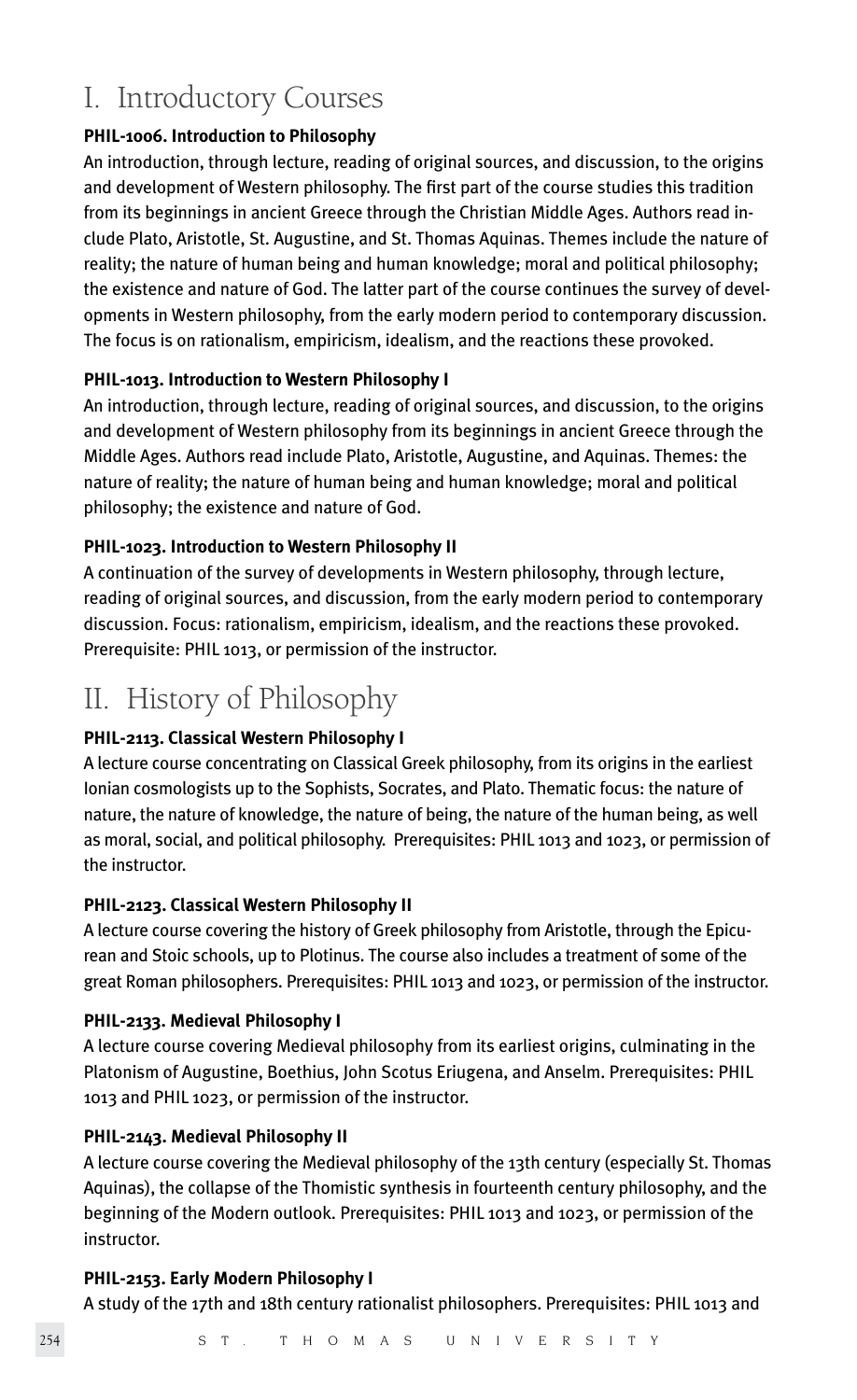1023, or permission of the instructor.

#### **PHIL-2163. Early Modern Philosophy II**

A study of the 17th and 18th century British empiricists. Prerequisites: PHIL 1013 and 1023, or permission of the instructor.

## III. Moral Philosophy

#### **PHIL-2213. Introduction to Moral Philosophy (HMRT 2253)**

An examination, through readings, lectures, and discussion, of some important attempts to ground ethical judgments. Themes: relativism, egoism, values, and sentiment; values and consequences; the determination of duty.

#### **PHIL-2233. Contemporary Moral Philosophy (HMRT 2263)**

An investigation, through readings, lectures, and discussion, of contemporary issues and authors in moral philosophy. Topics include: Nietzsche and the transvaluation of values, existentialist ethics, emotivism, Marxism and ethics, the natural law debate, situation ethics, the logic and meaning of ethical discourse. Prerequisite: PHIL 2213, or permission of the instructor.

#### **PHIL-2243. Current Issues in Ethics (HMRT 2273)**

A discussion, through lectures and student presentations, of ethical theory through its application in the consideration of such contemporary issues as: pornography and censorship, euthanasia, abortion, punishment, justice and welfare, sexual and racial discrimination. Prerequisite: Phil 2213, or permission of the instructor.

## IV. Legal and Political Philosophy

#### **PHIL-2313. Western Tradition of Political Philosophy II (POLS 2806)**

This course will introduce students to seminal texts in political philosophy focussing on the medieval, early modern and modern periods. Texts may include: Aquinas' *Treatise on Law*, Machiavelli's *The Prince*, Hobbes' *Leviathan*, Locke's *The Second Treatise on Government*, Rousseau's *Discourses*, Hegel's *Introduction to the Philosophy of History*. Prerequisite: POLS 2803.

#### **PHIL-3313. Philosophy of Human Rights**

This course will introduce students to philosophical questions concerning the foundation of human rights. What are human rights based on? What makes something a human right? Are human rights universally and permanently valid, or is the notion of human rights merely a construct of modern Western culture? The course will familiarize students with alternative theoretical answers to these and other related questions. Prerequisite: HMRT 2003, or permission of the instructor.

#### **PHIL-3343. Human Nature, Society, Justice and Law I: Classical and Christian Theories**

A lecture course concentrating on philosophies of human nature in relation to civil society, justice, and law. Principal question: Is human nature good or bad? pro-social or sociopathic? Applications: competing theories of justice, law, and sanction, including issues of enforcement and correction. Philosophers: Sophists, Plato, Aristotle, Stoics, St. Augustine, St. Thomas Aquinas, Machiavelli, Hobbes, Locke. Prerequisite: PHIL 1013 or 1023, or permission of the instructor.

**PHIL-3353. Human Nature, Society, Justice and Law II: Modern Secular Theories** A lecture course concentrating on the main contemporary views of human nature, in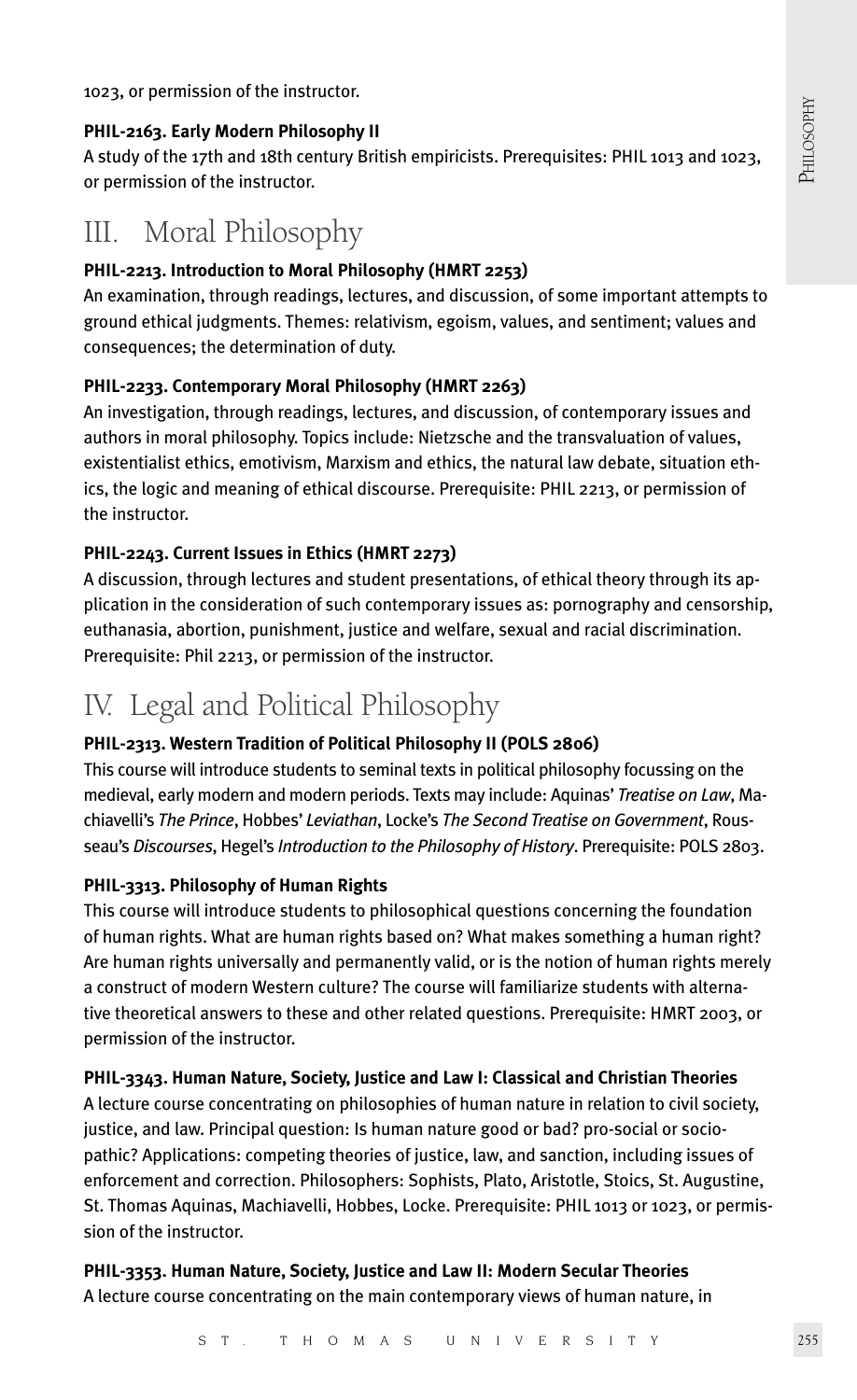relation to civil society, justice, and law. Principal issue: Is human nature good or bad? prosocial or sociopathic? Applications: competing theories of justice, law, and sanction, including issues of enforcement and correction. Philosophers: Hume, Rousseau, Hegel, Bentham, Mill, Green, Kierkegaard, Nietzsche, Freud, Dewey, Sartre.

## V. Themes and Authors

#### **PHIL-2513. Introduction to Logic (MATH)**

A lecture course in which students learn how to identify and evaluate arguments drawn from a wide variety of sources. It will develop informal methods such as the identification of argument structure and informal fallacies. It will also develop formal methods that involve taking arguments in English, symbolizing them in a formal language, and evaluating strengths and weaknesses of the argument forms. Also covered are basic probability theory, inductive logic, and statistical reasoning.

#### **PHIL-2523. Introduction to Aesthetics**

In this course, we will investigate and critically assess some of the most influential attempts in the history of philosophy to respond to art and artistic expression. Readings will include selections from a variety of philosophers such as Plato, Aristotle, Kant, Hegel, Heidegger, and Benjamin.

#### **PHIL-3106. Love and Friendship**

This course will explore the interrelated themes of friendship, love and beauty. Each theme will be examined separately and as connected to the others. Ancient and modern texts will be used to examine the ways that different ages have addressed these fundamentally personal and yet common human experiences. Texts will vary from year to year but may include works such as Plato's *Symposium and Lysis*, Rousseau's *Emile*, Descartes' *Passions of the Mind*. Prerequisite: GRID 2006 or GRID 2106, or permission of the instructor.

#### **PHIL-3206. Human Nature and Technology**

This course will study the way in which diverse thinkers have considered the question of human nature. This question will be sharpened with a consideration of the way in which human beings considered as natural beings use and are affected by technology. Texts will vary from year to year, but may include works such as: Aeschylus' *Prometheus Bound*, Bacon's *New Atlantis*, Grant's *Technology and Empire*, Heidegger's *The Question Concerning Technology*, Fukuyama's *The Posthuman Future*. Prerequisite: GRID 2006 or GRID 2106, or permission of the instructor.

#### **PHIL-3413. God in Western Thought**

A survey, through lectures, readings, and discussion, of Western philosophical speculation regarding the divine. Themes: theism and atheism in classical antiquity; demonstrations of God's existence in medieval philosophy; the effect on religious belief of empiricism, idealism, Marxism, and existentialism. Prerequisites: PHIL 1013 and 1023, or permission of the instructor.

#### **PHIL-3443. Hegel's Philosophy of Religion**

This course will involve a consideration of G.W.F. Hegel's philosophy of religion. The primary text will be Hegel's *Lectures on the Philosophy of Religion*, although consideration may be given to other relevant material from the *Phenomenology of Spirit* and the *Encyclopedia of the Philosophical Sciences*. Prerequisites: PHIL 2153 and 2163, or PHIL 3623, or permission of the instructor.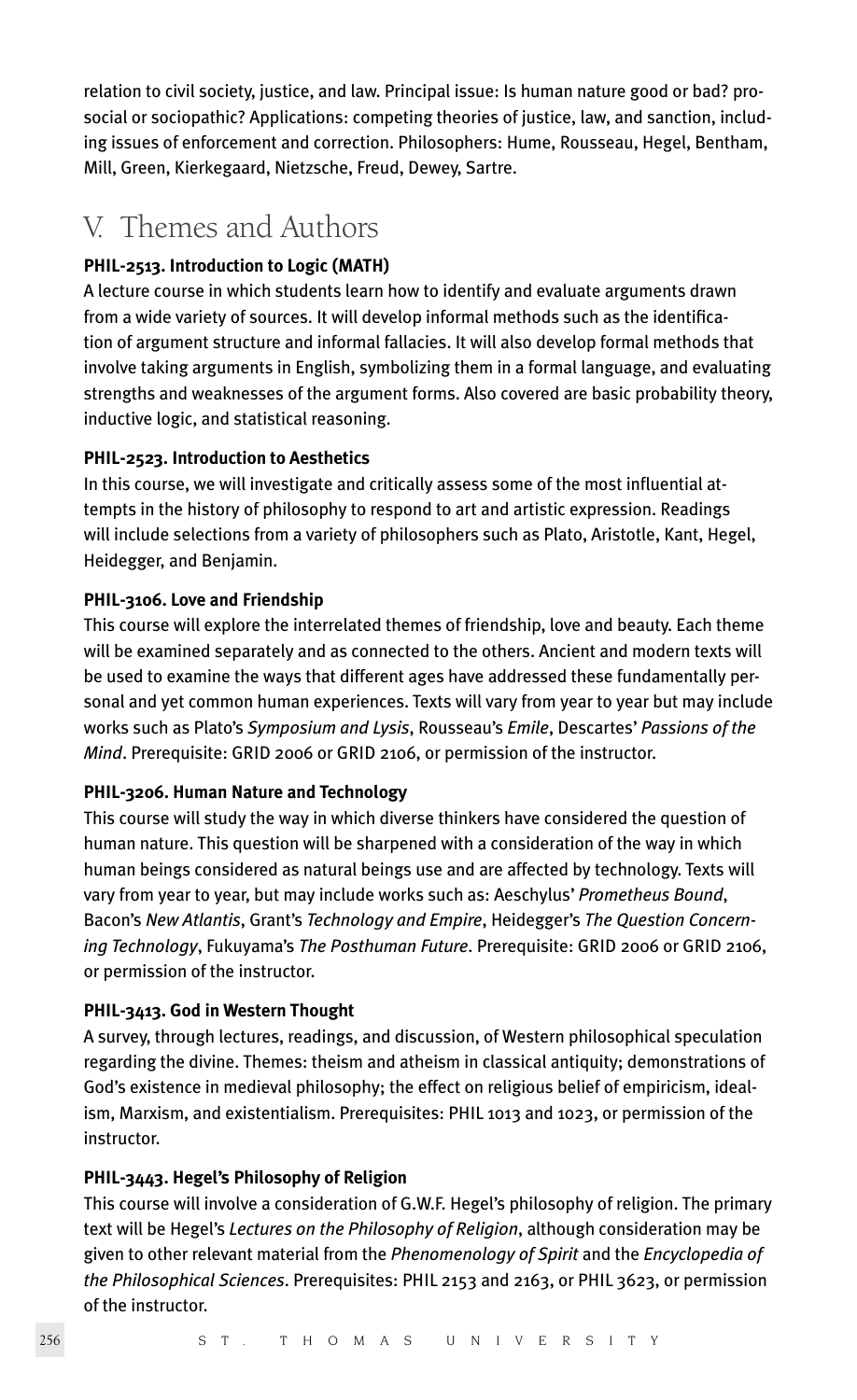#### **PHIL-3503. Plato**

This course will involve a close reading of a number of dialogues representing diverse aspects of the Platonic corpus. These will include Laches, Lysis, Ion, Philebus, and others. Prerequisites: PHIL 2113 and 2123, or permission of the instructor.

#### **PHIL-3513. Aristotle**

This course will involve a close reading of several Aristotelian works. Prerequisites: PHIL 2113 and 2123, or permission of the instructor.

#### **PHIL-3523. Thomas Aquinas: Knowledge, Being, and Human Being**

A lecture course covering the philosophy of Aquinas and its relation to the previous history of philosophy, and to the historical context of St. Thomas' own time. Thematic focus: philosophy of knowledge, of being, and of human nature. Prerequisites: PHIL 2113, 2123, 2133, 2143, or permission of the instructor.

#### **PHIL-3533. Thomas Aquinas: Law, Morality, Society**

A lecture course covering the fundamentals of the legal, moral, and political philosophy of Aquinas and its relation to the previous history of philosophy and to the historical and cultural context of the high middle ages. Prerequisite: PHIL 3523, or permission of the instructor.

#### **PHIL-3543. Existential Philosophy**

A study of existential thinking, its fundamental structure, and its importance for a contemporary understanding of the human situation. Prerequisite: PHIL 1013 and 1023, or permission of the instructor.

#### **PHIL-3553. Augustine**

This course will involve a close reading of the major works of St. Augustine, among which will be *The Confessions*, *The Trinity*, and *The City of God.* Prerequisite: PHIL 1013, or permission of the instructor.

#### **PHIL-3563. Philosophy of Science**

This course will examine science from the perspective of philosophy. Topics will include the historical relation between science and philosophy, the differences between the social and the physical sciences, the nature of scientific change in history, the role of values in science, the reality of theoretical objects of science, and feminist alternatives to traditional scientific research. Examples will be drawn from both the physical and the social sciences. Presupposes no previous exposure to any particular areas of science.

#### **PHIL-3573. Dante (and the Medieval Aristotelian Tradition)**

This course will involve a close reading of the major works of Dante Alighieri, especially *The Divine Comedy*. Attention will be directed to Dante's synthesis of Aristotelian philosophy and the theology and philosophy of Thomas Aquinas. Prerequisites: PHIL 2113 and 2123, or PHIL 2133 and 2143.

#### **PHIL-3613. Kant**

In this course, we will focus primarily on Kant's Critique of Pure Reason as we work through the implications his position has for both theoretical and moral philosophy. Prerequisite: PHIL 2153 or 2163, or permission of the instructor.

#### **PHIL-3623. Hegel**

This course will involve a careful study of Hegel's *Phenomenology of Spirit*, focusing pri-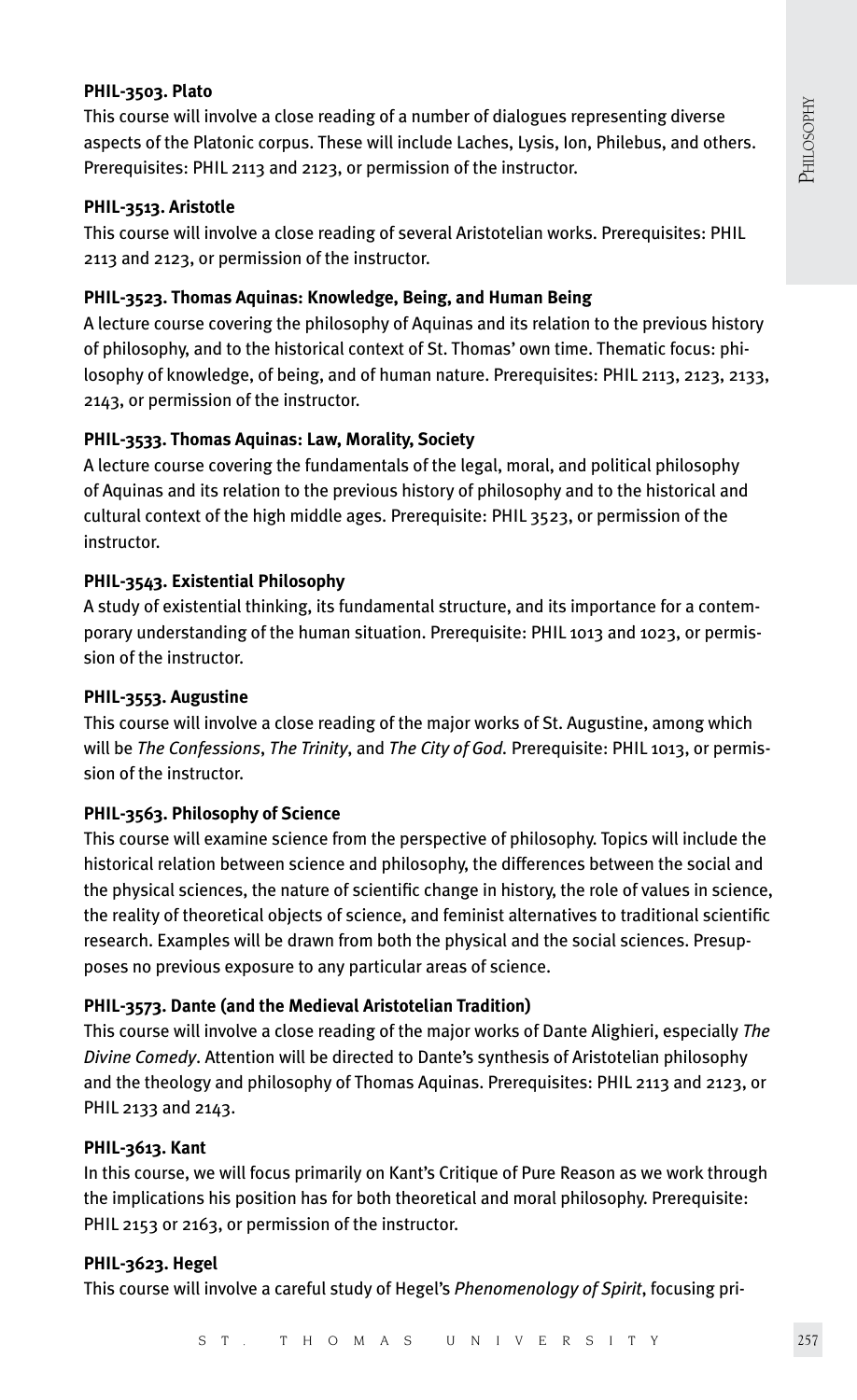marily on the relationships between theory and practice, and truth and history. Prerequisite: PHIL 2153 or 2163, or permission of the instructor.

#### **PHIL-3633. Marx**

This lecture course will involve a close reading of some of Karl Marx's most influential work. As we read through portions of *The German Ideology*, the *Grundrisse*, *The Holy Family* and *Capital*, we will consider: 1) Marx's relationship with and response to his predecessors, and 2) his critical reassessment of philosophical and political practice, human nature, history, and economic theory. Prerequisite: 9 credit hours in philosophy, or permission of the instructor.

#### **PHIL-3643. Kierkegaard and Nietzsche**

This course will engage and critically assess the views of the two leading figures in 19th century existentialism, Søren Kierkegaard and Friedrich Nietzsche. Prerequisites: PHIL 1013 and 1023, or permission of the instructor.

#### **PHIL-3653. Contemporary Continental Philosophy**

This course will engage and critically assess the views of some of the most important thinkers in recent European philosophy such as Merleau-Ponty, Benjamin, Blanchot, Bataille, Levinas, Foucault, Derrida, Lyotard. Prerequisite: PHIL 3543, or permission of the instructor.

#### **PHIL-3663. Analytic Philosophy I**

This is a lecture course covering topics of current interest in Analytic Philosophy, a movement in, and a style of doing, philosophy that has been prominent in the English-speaking world since the beginning of the 20th century. Topics will vary and will normally be drawn from one or more of the following sub-disciplines: epistemology, metaphysics, philosophy of language, philosophy of mind, philosophy of science. Prerequisites: PHIL 1013 and 1023, or permission of the instructor.

#### **PHIL-3673. Analytic Philosophy II**

This course is meant to complement PHIL 3663, but it may be taken independently. It is a lecture course covering topics of current interest in Analytic Philosophy, a movement in, and a style of doing, philosophy that has been prominent in the English-speaking world since the beginning of the 20th century. Topics will vary and will normally be drawn from one or more of the following sub-disciplines: epistemology, metaphysics, philosophy of language, philosophy of mind, philosophy of science. Prerequisites: PHIL 1013 and 1023, or permission of the instructor.

#### **PHIL-3763. Martin Heidegger**

In this course, we will engage in a close reading of selected works by Martin Heidegger. We will consider Heidegger's attempt to raise anew the urgent "question of being", specifically, how his development of this question demands a radical assessment of many of our most dearly-held assumptions about truth, human nature, knowledge and reality, freedom and responsibility, history and time. Prerequisite: PHIL 3543, or permission of instructor.

#### **PHIL-3683. Topics in Epistemology**

This course is devoted to a topic of current interest in contemporary epistemology. The topic for any particular year may be selected from: skepticism, *a priori* justification, internalism and externalism, epistemic duty, epistemic justification, the definition and conditions of knowledge, sources of knowledge, explanation, knowledge and natural science, naturalized epistemology, analyticity. The text for the course will be either a recent monograph or a col